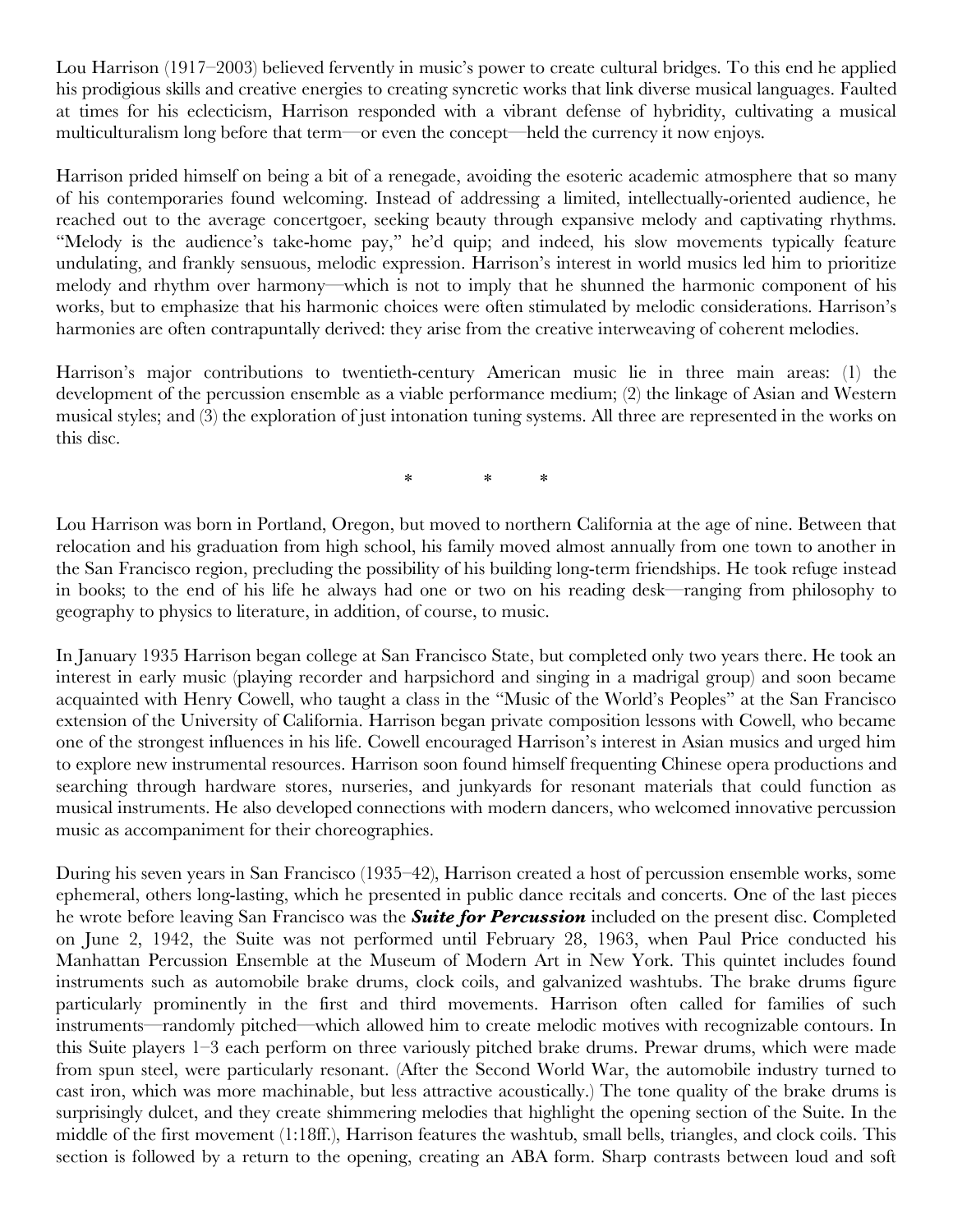passages may also reflect the influence of the Balinese gamelan (an ensemble composed primarily of pitched percussion), which Harrison first heard at the Golden Gate International Exposition on Treasure Island in 1939.

The second movement of the Suite shows Harrison's commitment to melody, even in a percussion work. It is essentially a lyric aria for the temple blocks, which are accompanied first by gongs and a thunder sheet (a metal sheet than is shaken or struck) and later by sharp strokes with wooden sticks on the edge of the washtub (1:22ff.). The finale opens with the bass drum and again features shimmering motives in the brake drums, here in irregular cross-rhythms. The washtub joins in near the movement's end (1:45ff.)

In 1942 Harrison moved to Los Angeles, where he worked with dancers and studied with Arnold Schoenberg. The following year he moved again, this time to New York. East Coast life proved extremely difficult, however: Harrison's poverty was oppressive and he found the noise of the city nearly unbearable. Although he achieved notable success (his works were performed and reviewed, he became a critic for the *New York Herald-Tribune* and other publications, and he conducted the premiere of Charles Ives's Third Symphony, which won the Pulitzer Prize), his emotional stability was severely challenged. In May 1947 he suffered a severe nervous breakdown, for which he was hospitalized for nearly nine months.

Four years later Harrison moved to Black Mountain College in North Carolina, where he taught and composed for two years. The salutary rural atmosphere and the stimulation of college life fostered his recovery and ushered in one of the most productive periods of his life. (The most important work from this time was the opera *Rapunzel.*) In 1953 he returned to California, settling in the then rural community of Aptos, just south of Santa Cruz. He lived on the same block for the rest of his life.

At the time of his breakdown, some of Harrison's colleagues predicted the end of his composing career. Instead, he used the crisis to re-evaluate his musical language, which had been marked by dissonant counterpoint in imitation of Schoenberg and Carl Ruggles. Harrison now turned his attention toward melodicism, diatonicism, and pentatonicism—and he developed an intense interest in pure tuning systems, all hallmarks of his compositions after 1950.

Although the quiet environment of Aptos helped Harrison regain emotional stability, it also isolated him from the centers of new music activity. During his early years there he struggled to earn a living (working as a forest firefighter and an animal nurse), which left little time for composition. In 1961, however, he was invited to the East-West Music Encounter in Tokyo, a stimulating meeting of composers from the United States and various Asian countries. Supported by a Rockefeller Grant, Harrison visited Asia for the first time, traveling to Japan on a freighter and then spending several weeks in Korea. He returned the following year, at which time he also studied in Taiwan.

Harrison composed the *Concerto in Slendro* between March 25 and April 6, 1961, on the freighter to Japan. The work arose from the intersection of his various interests at the time: just intonation, Asian musics, and percussion. During the trip, he conducted a systematic study of pentatonic modes, calculating more than forty possible five-tone divisions of the octave using whole-number ratios. (He details these pentatonics in his *Music Primer*, 1971). "Five-tone modes are spread planet-wide," he wrote, constituting "every human's most important tonal heritage."<sup>1</sup> He chose what he calls the "prime pentatonic . . . practically 'The Human Song'"<sup>2</sup> for the outer movements of the *Concerto in Slendro* (B C# D# F# G# B: whole step–whole step–minor third–whole step– minor third). In New York Harrison had read articles by Colin McPhee on gamelan music, which uses two modal types: sléndro, an anhemitonic pentatonic (i.e., without half steps), and pélog, a mode with seven tones including semitones, though only five are used in any single work. "Since Indonesians use the term 'Sléndro' to mean 'anhemitonic pentatonicsm' and that term [is] shorter and lovelier," Harrison wrote, "I called the piece

 $\overline{a}$ 

<sup>&</sup>lt;sup>1</sup> Lou Harrison, *Music Primer* (NY: Peters, 1971; reprint with Japanese translation and appendix, 1993), 111.

 $<sup>2</sup>$  Ibid., 112</sup>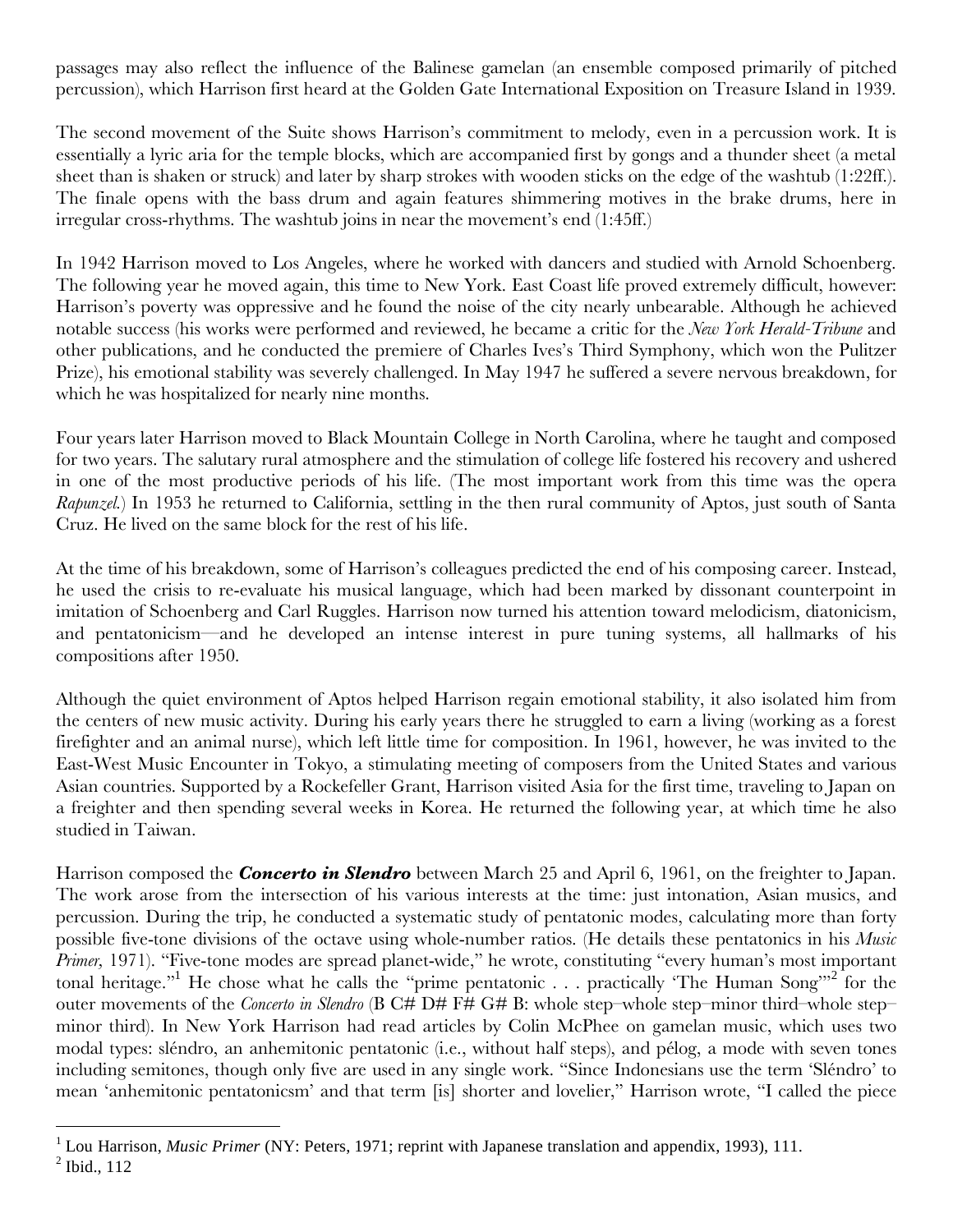'Concerto in Slendro.'"<sup>3</sup> For the central slow movement, he selected a pentatonic with a minor third above the tonal center: E G A B D E. In both scales, the intervals are to be tuned in just intonation; Harrison specifies pure minor thirds (6:5) and two sizes of whole tones (9:8 and 10:9). The solo violin in this work is accompanied by two tack-pianos (a piano in which tacks have been inserted in the hammer felts), a celesta, and randomly pitched percussion (two washtubs, two garbage cans, six gongs, three ranch triangles, and three orchestral triangles). The *Concerto* often features a heterophonic texture: the violinist plays an elaborated version of a melody sounding simultaneously in the keyboards. This layering of simpler and more complex versions of the same melody—often called polyphonic stratification—is a fundamental characteristic of gamelan music. The resulting melodic complexity had arrested Harrison's attention from the first moment he heard gamelan music in San Francisco twenty-two years earlier. In addition, he found a way to imitate the gamelan's characteristic timbre by combining the tack-piano and celesta. Despite its Indonesian influences, the concerto also draws on Western models: its form is that of a Vivaldi concerto.

Although Harrison had been attracted to gamelan music since 1939, he had no opportunity to study the Indonesian instruments themselves until the late 1970s. In the summer of 1975, he was invited to teach a course on tuning at the Center for World Music in Berkeley. At the same institute K.R.T. Wasitodiningrat (a.k.a. Pak Cokro) taught Javanese gamelan. Fascinated, Harrison decided to begin formal study of gamelan instruments with Pak Cokro's assistant, Jody Diamond. The following year, Pak Cokro himself invited Harrison to compose works for the Indonesian ensemble. In 1976–77 Harrison wrote eight compositions for Javanese gamelan; the next year he combined the Indonesian ensemble with Western solo instruments to create a type of cross-cultural concerto. *Main Bersama-sama* features French horn and gamelan; the *Threnody for Carlos Chávez*, viola and gamelan. Just as percussion provided the accompaniment for the solo violin in the *Concerto in Slendro,* here the gamelan serves as the backdrop for the featured soloist. In addition, *Threnody* reflects Harrison's study of pre-tonal Western music. The sophisticated notation system developed in fourteenth-century Europe admitted various combinations of duple and triple meter on three metric levels. In *Threnody,* Harrison extended this concept to eight metric levels, all triple. Since gamelan music is always duple, he thereby created an intercultural musical system as well.

The third work from 1978, *Serenade for Betty Freeman and Franco Assetto,* is also a type of concerto, but the solo instrument is the suling, an Indonesian vertical flute. This work honors music patron Betty Freeman on the occasion of her wedding; Harrison himself plays the suling. Every set of gamelan instruments is given a name: the ensemble on this recording is Sekar Kembar ("Twin Flower"); among the eleven players are Harrison and his partner, William Colvig.

The latest composition on this disc, the *String Quartet Set,* was written in 1978–79. Like most of Harrison's large-scale works, this piece unites diverse influences. The first and third movements evoke medieval musical forms, an interest that stemmed from Harrison's college years and resurfaced after his nervous breakdown. Movement 1 is a set of variations on the "Song of Palestine" by the thirteenth-century minnesinger Walther von der Vogelweide. Harrison discovered the tune in an anthology of early music by Archibald Davison and Willi Apel and used it as the basis for four variations, followed by an improvisatory-sounding coda featuring the viola (4:10ff.). To suggest a medieval sound Harrison emphasized open fourths and fifths, as in the theme (in bar form, AAB), where the cello echoes the principal notes of the viola's melody on off-beats, creating a shadow melody. The most dramatic moment of the opening movement occurs at the beginning of the fourth variation (3:19) with the fortissimo entry of the cello, accompanying the melody in a set of open fifths played just ahead of the beat. Since the viola plays the same pitches *on* the beat (thus a fraction of a second later), the effect is a composite viola-cello breaking chords over a two-octave range.

One can only speculate on whether the quartet's second movement, "Plaint," is an autobiographical

1

 $3$  Ibid., 111.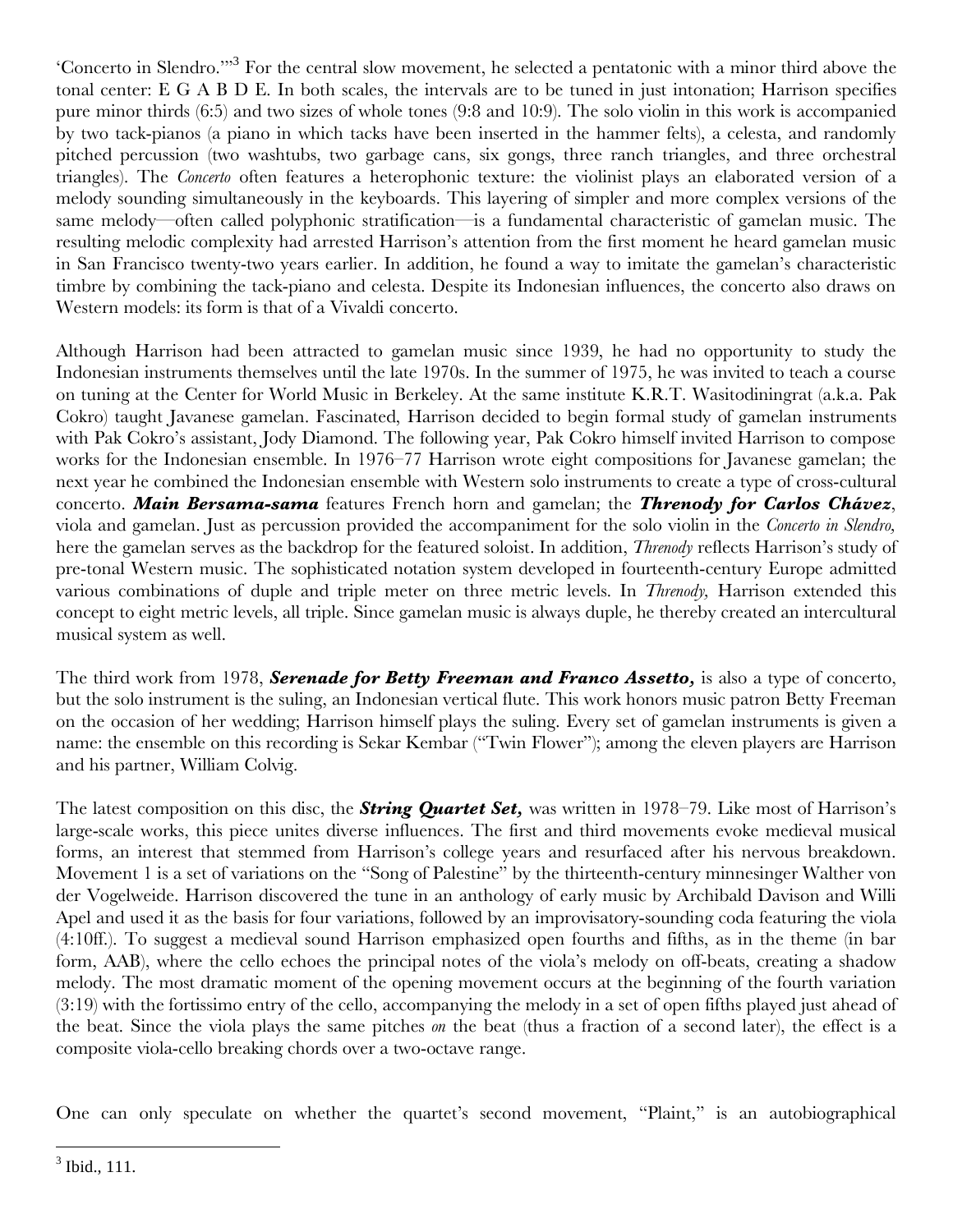commentary on Harrison's own troubled past. Poignant and evocative recitatives in the cello and first violin open the movement, and the central section is marked by sobbing double syncopations in the viola and second violin. Again one is struck by Harrison's overwhelming devotion to melody and rhythm.

The third movement is an *estampie,* a whirling medieval dance consisting of a series of repeated sections with alternately open and closed endings. This movement contains nine such sections, each lasting 10-20 seconds, as shown below (timings mark the beginning of each section):

 A A' B B' C C' D D' E E' 0:00 0:10 0:19 0:33 0:45 0:54 1:02 1:20 1:39 1:49 F F' G G' H H' I I' 2:03 2:18 2:36 2:54 3:14 3:25 3:35 3:44

The movement is basically monophonic, with exuberant melodies in the violin and viola and a drone in the second violin. The cellist acts as percussionist, banging with the fingers on the body of the instrument.

In the fourth movement Harrison calls to mind the French baroque: it is a double rondeau with a *da capo.* The opening section, in E minor, introduces a theme (A) that recurs after two intermediary couplets (A B A C A). The tonality shifts to E major for the second rondeau (2:42ff.), which uses the same form. The first rondeau then returns with some variation. Repetitions of the A theme are often ornamented in typical baroque style, and Harrison ends several sections with traditional eighteenth-century cadences.

The quartet ends with an *usul,* a term that refers to repeating rhythmic patterns in Turkish music. As in the *estampie,* the cellist acts as percussionist, beating the rhythmic ostinato while the other players spin out unison melodies.

 $*$  \* \* \*

The influences manifest in the works on this disc remained with Harrison for the rest of his career. He ultimately composed more than three dozen gamelan pieces and the *estampie* became one of his favorite forms (he used it in a dozen works, ranging from solo keyboard to full orchestra). Nor did his advocacy of just intonation systems diminish: he called for pure intervals in works in all genres. But the most distinctive characteristic of Harrison's music lies in its inherent plurality. He was drawn to community, both in performance groups such as the gamelan and the percussion ensemble, and in the compositions themselves, which unite elements from various times and places. Harrison's originality lay in the way he creatively combined these elements to produce novel syntheses. His fervent advocacy of hybridity led to a type of transethnic music that truly foreshadowed the post-modern celebration of diversity.

—*Leta Miller*

*Leta Miller is a professor of music at the University of California, Santa Cruz. She is the author of two books on Lou Harrison, as well as the article on him in the* New Grove Dictionary of Music, 2nd edition. *Miller also edited a collection of Harrison's chamber and keyboard works in the series* Music in the United States of America, v. 8.

### **Composer's notes**

#### **Concerto in Slendro**

The *Concerto in Slendro* mostly was composed in 1961 aboard the *S.S. New York* en route to Japan. It is filled with my eager anticipation of a first taste of the beauty and bustle of Asia. The title derives from the fine Indonesian theoretical term denoting any five-tone mode in which the "seconds" are, roughly, "major" (or large) and the "thirds" are "minor" (or small). A complimentary term "Pelog" refers to the opposite kind of mode—"seconds" (small) and "thirds" (wide). This concerto uses two *Slendro* type modes only: the "Prime Pentatonic" (if you will)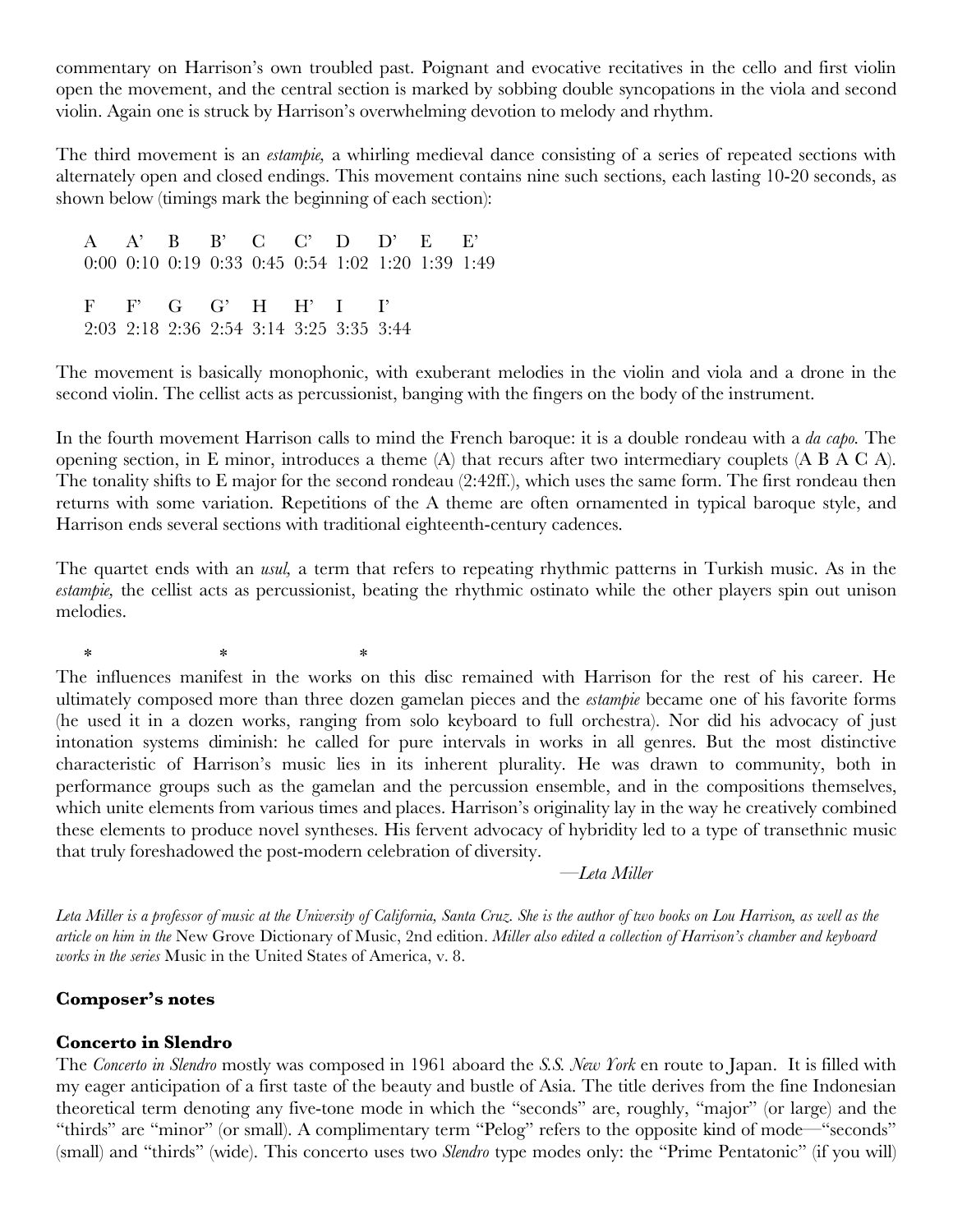and its associated "minor." "prime"



"minor"

These two modes are perhaps the most common and generally loved of all man's modes—the first is practically the "Human Song." In this recording, the two modes are heard in correct "just intonation" on a general basis 25/24 below A440, exactly as I intended.

Instrumentation of the *Concerto in Slendro* is for specifically tuned celesta and two "tack pianos" similarly tuned, with two percussionists playing six triangles, six gongs, and four galvanized iron garbage cans (an American metal drum). In the slow movement, two keyboard players use claves and iron pipes, reverting to their keyboards for the final movement.

This work is dedicated to my friend Richard Dee, and this recording was made by friends, too.

# **Three pieces for Gamelan Orchestra and Soloists**

*Main Bersama-sama* ("Playing together") was composed at the request of my friend and colleague Dr. William George of San Jose State University. French horn soloist Scott L. Hartman studied with Dr. George. For this recording, he set the valves of his instrument into a special pattern which produces the tuning of the gamelan.

*Threnody for Carlos Chávez,* my second piece dedicated to this great composer, is composed as an eight-layered European medieval rhythmic mode over a single "Maxima" (Gongan) or entirely in triple (or perfectum) divisions. (An eight-layered duple division does in fact produce the Javanese musical form Ketawang . . . a conjunction of musical theories from widely separated cultures.) I waited to hear and work this piece several times before deciding that it was worthy of the memory of Carlos Chávez.

*Serenade for Betty Freeman and Franco Assetto* (like the *Main Bersama-sama*) is in a lyric style normal to the Gamelan Degung of West Java and here evolved out of its suling melody. The composer plays the suling.

The Gamelan Sekar Kembar (Paired Flowers or Matched Melodies) is a bronze Gamelan Degung imported from Bandung, West Java (Sunda) where it was made. Iron jengglong replace the originals on this disc, and the tuning of the orchestra is  $\uparrow$  16/15, 9/8, 81/64, 256/243, 5/4. The gamelan is owned by myself and William Colvig.

# **String Quartet Set**

*String Quartet Set* was commissioned by Robert Aitken, the New Music Concerts of Toronto, and the Canada Council. Its premiere was given in Toronto by the Orford Quartet. It is in five sections:

- 1. Variations on Walther von der Vogelweide's *Nu alrest leb ich mir werde*. These variations were begun in the '40s when I first encountered the Minnesinger's lovely melody. Walther lived from 1107 to 1128 and the variations are set in European-style quintal counterpoint, also medieval in origin.
- 2. Plaint. We all complain, at least a little.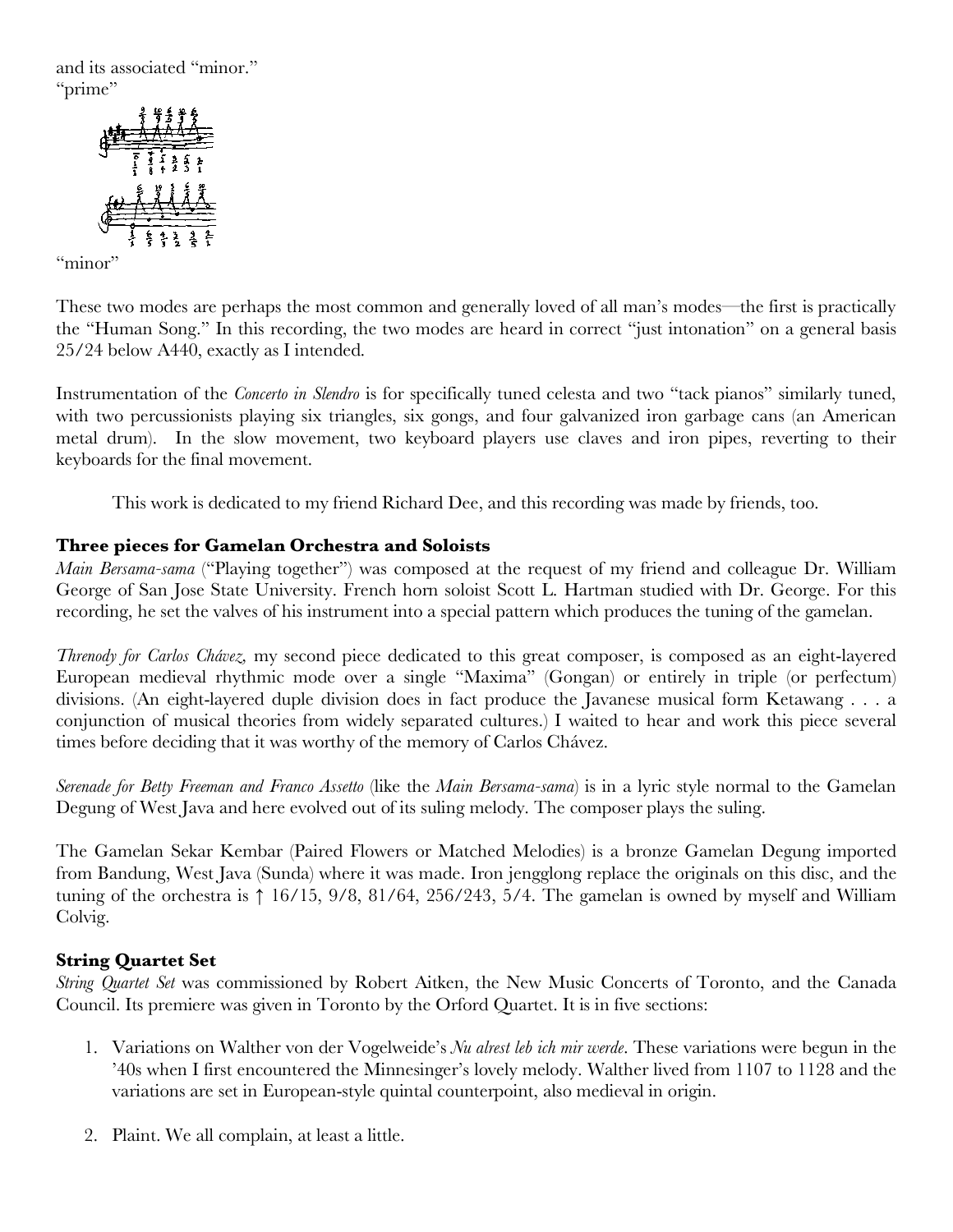- 3. Estampie. A medieval peasant's stamping dance, roughneck, and Brueghelish.
- 4. Rondeaux. This homage to Dandrieu and the French Baroque is my only fully "harmonic" piece in the European style.
- 5. Usul (Turkish for a rhythmic mode). As eighteenth-century European composers wrote Turkish marches imitating the Janissary bands, I have here written in the gentle melodic style of the old Turkish Court.

# **Suite For Percussion**

Before leaving San Francisco, I composed several pieces which, like this *Suite for Percussion,* explore such things as "metrical modulation" (as it later came to be known), unison melodies for groups of instruments having only relative pitches, and the junk instruments to which Henry Cowell had guided us. This Suite even contains a kind of aria (of all things) for temple blocks. Automobile brake drums have changed and are no longer fine bells, and I rue the day when plastics will have swept from the market the fine galvanized iron tubs and garbage pails which are our only commonly available metal drums.

 *—Lou Harrison* 

## SELECTED DISCOGRAPHY

*Concerto for Pipa with String Orchestra.* Wu Man, pipa; The New Professionals Orchestra, London, Rebecca Miller conducting. Mode Records 140.

*Concerto for Violin with Percussion Orchestra.* J. Lower, violin; D. Colson, percussion; Continuum Percussion Quartet, R. Brown conducting. New World Records 80382-2.

*Double Concerto for Violin and Cello with Javanese Gamelan.* K. Goldsmith, violin; T. King, cello; L. Harrison, W. Winant, percussion; Mills College Gamelan. Music & Arts 1073.

*Drums Along the Pacific*. William Winant Percussion Group. New Albion NA 122.

*Gamelan Music.* Music Masters 67091.

*A Homage to Lou Harrison, Vol. 3.* Tammittam Percussion Ensemble, G. Facchin conducting. Dynamic 359.

*La Koro Sutro*. C. Brett, countertenor; Berkeley Chorus, American Gamelan, American Gamelan Chorus, John Bergamo conducting. New Albion NA 15.

*Pacifika Rondo*. Oakland Youth Orchestra, R. Hughes conducting. Phoenix Records 118.

*The Perilous Chapel*. S. Harrison, cello; B. Chaffe, flute; D. Rioth, harp; W. Winant, percussion; San Francisco Contemporary Music Players, Stephen L. Mosko conducting. New Albion NA 55.

Piano Concerto. Keith Jarrett, piano; New Japan Philharmonic Orchestra, N. Otomo, conductor. New World Records 80366-2.

*Rapunzel*. L. McMurtry, mezzo-soprano; P. Maginnis, soprano; J. Duykers, baritone; Ensemble Parallèle, Nicole Paiement conducting. New Albion NA 93.

*Rhymes with Silver*. D. Abel, violin; J. Steinberg, piano; W. Winant, percussion; B. Simon, viola; J. Jeanrenaud, cello. New Albion NA 110.

## SELECTED BIBLIOGRAPHY

Garland, Peter, ed. *A Lou Harrison Reader*. Santa Fe, 1987.

Harrison, Lou. *About Carl Ruggles* (1946), repr. *The Score and I.M.A. Magazine* 12, no. 15 (1955).

\_\_\_\_\_. *Music Primer*. NY: Peters, 1971; repr. with appendix, 1993.

Miller, Leta, and Lieberman, Fredric. *Lou Harrison*. Urbana and Chicago: University of Illinois Press, forthcoming, July 2006.

\_\_\_\_\_. *Composing a World: Lou Harrison, Musical Wayfarer*. New York: Oxford University Press, 1998; reprint, University of Illinois Press, 2004.

\_\_\_\_\_. "Lou Harrison and the American Gamelan." *American Music* 17, no. 2 (Summer 1999): 146–78.

Nicholls, David. "Transethnicism and the American Experimental Tradition." *Musical Quarterly* 80, no. 4 (1996): 569–94.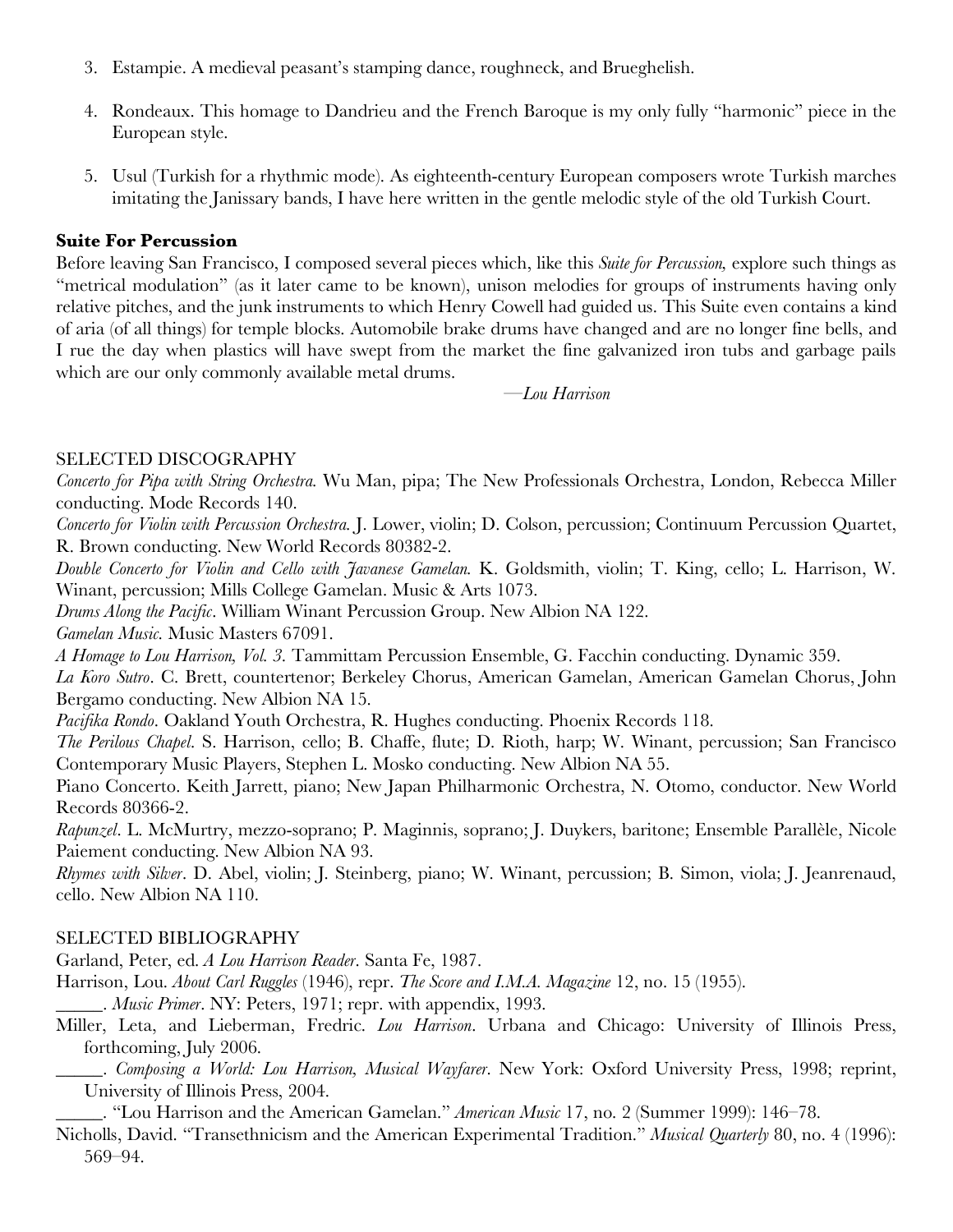Ravenscroft, Brenda. "Working Out the 'Is-Tos and As-Tos': Lou Harrison's Fugue for Percussion," *Perspectives of New Music* 38, no. 1 (2000): 25–43.

Von Gunden, Heidi. *The Music of Lou Harrison*. NJ: Scarecrow Press, 1995.

Gamelan Sekar Kembar:

Timothy Beswick, Larry Calame, Alice Dahl, Robert Neilsen, Trish Neilsen, Andrew Ostwald, Cindy Otterness, Richard Vosper, Jacqueline Wiebe, Lou Harrison, and William Colvig.

The Manhattan Percussion Ensemble:

Richard Allen, bass drum; Norman Bergen, celesta-piano; Barbara Bondelid, harp; Wayne Brotherton, suspended cymbals, washtub, thundersheets; Edward Burnham, snare drum, brake drums, bells; Fred Edkler, timpani; Richard Fitz, vibraphone, brake drum, triangles, temple blocks; Thomas Maguire, wood blocks; Alan Silverman, cymbals, brake drums, clockcoils; Howard Zwickler, xylophone, bass drum, tam-tam, gongs

From Desto Stereo DC-7144 *Concerto In Slendro*: Recorded by Richard Beggs, Vincent Wong, and Tony Gnazzo in 1972. Published by C.F. Peters (BMI).

### From CRI SD 455

*Main Bersama-Sama, Threnody* and *Serenade*: Recorded by George and Jennifer Craig in San Francisco, California, in 1979. Published by the American Gamelan Institute.

*String Quartet Set*: Produced by Carter Harman. Recorded by Wallace Buck at Fantasy Studios, San Francisco, California, on December 17, 1980. Edited by George Craig. Published by Peer International (BMI). Original recordings were made possible by a grant from Betty Freeman.

From CRI SD 252

*Suite For Percussion*: Recorded by Robert E. Blake at Steinway Concert Hall, NYC, on January 28, 1965. Original recording was made possible by grants from the American Academy and Institute of Arts and Letters, and the American Composers Alliance.

Published by Music for Percussion, Inc. (Colla Voce Music) (BMI).

Digitally remastered by Joseph R. Dalton and Charles Harbutt, engineer, at Sony Classical Productions, NYC, using the DCS 900 20-bit a/d converter.

Digital mastering of reissue: Paul Zinman, SoundByte Productions, NYC Cover design: Bob Defrin Design, Inc., NYC

Special thanks to Janet Golovner.

This recording was originally issued as CRI CD 613.

**The original CRI compact disc release was made possible by a grant from the Virgil Thomson Foundation.** 

**The purchase of the recordings originally released on the Desto label was made possible by a generous contribution to CRI from Walter Rosenberry.** 

**The reissue of this recording was made possible by a grant from the Francis Goelet Charitable Lead Trust.**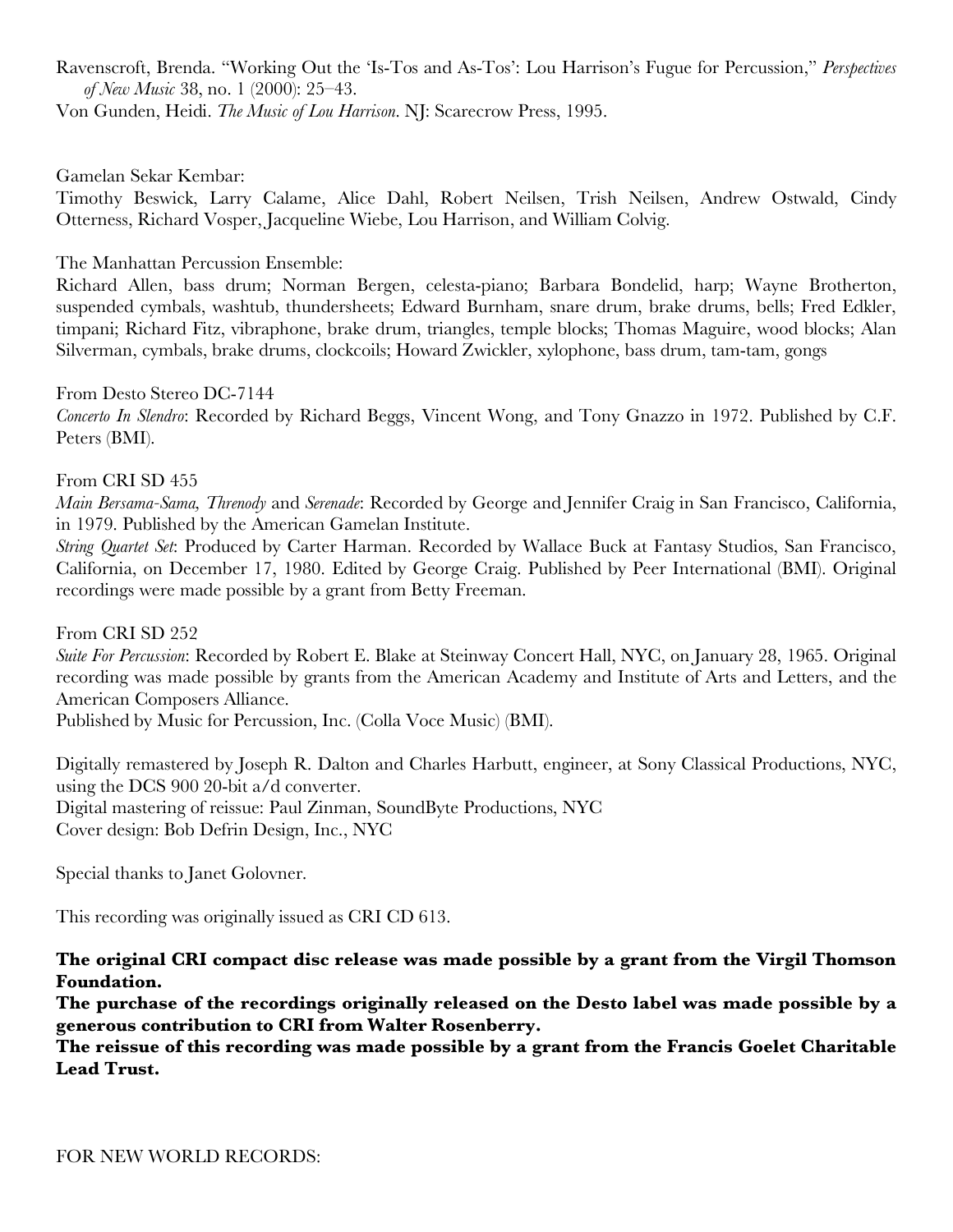Herman E. Krawitz, President; Lisa Kahlden, Director of Information Technology; Paul M. Tai, Director of Artists and Repertory; Mojisola Oké, Bookkeeper; Anthony DiGregorio, Production Associate.

## RECORDED ANTHOLOGY OF AMERICAN MUSIC, INC., BOARD OF TRUSTEES:

Richard Aspinwall; Milton Babbitt; John Lee Carroll; Thomas Teige Carroll; Emanuel Gerard; David Hamilton; Rita Hauser; Lisa Kahlden; Herman E. Krawitz; Robert Marx; Arthur Moorhead; Elizabeth Ostrow; Cynthia Parker; Larry Polansky; Don Roberts; Marilyn Shapiro; Patrick Smith; Frank Stanton; Paul M. Tai.

Francis Goelet (1926–1998), Chairman

& © 2006 Recorded Anthology of American Music, Inc. All rights reserved. Printed in U.S.A.

LOU HARRISON (1917–2003) CHAMBER AND GAMELAN WORKS 80643-2

*Concerto in Slendro* (1961) 9:37 1. I. Allegro 3:06 2. II. Molto adagio 4:19 3. III. Allegro; Molto vigoroso 2:13 Daniel Kobialka, violin; Machiko Kobialka, tack piano I; James Barbagallo, tack piano II; Patricia Jennerjohn, celesta; Don Marconi, percussion; Jerome Neff, percussion; Robert Hughes, conductor

4. *Main Bersama-Sama* (1978) 7:21 Scott L. Hartman, French horn; Gamelan Sekar Kembar

5. *Threnody for Carlos Chávez* (1979) 7:06 Susan Bates, violin; Gamelan Sekar Kembar

6. *Serenade for Betty Freeman and Franco Assetto* (1978) 5:48 Lou Harrison, suling player; Gamelan Sekar Kembar

*String Quartet Set* (1978–9) 26:27 7. I. Variations 5:17 8. II. Plaint 4:12 9. III. Estampie 3:57 10. IV. Rondeaux 8:17 11. V. Usul 4:34 Kronos Quartet: David Harrington, violin; John Sherba, violin; Hank Dutt, viola; Joan Jeanrenaud, cello

*Suite for Percussion* (1942) 9:38 12. I. Moderato 3:34 13. II. Slow 3:04 14. III. Recitative; Moderato allegro 2:43 The Manhattan Percussion Ensemble; Paul Price, conductor

This recording was originally issued as CRI CD 613.

Total time: 66:14